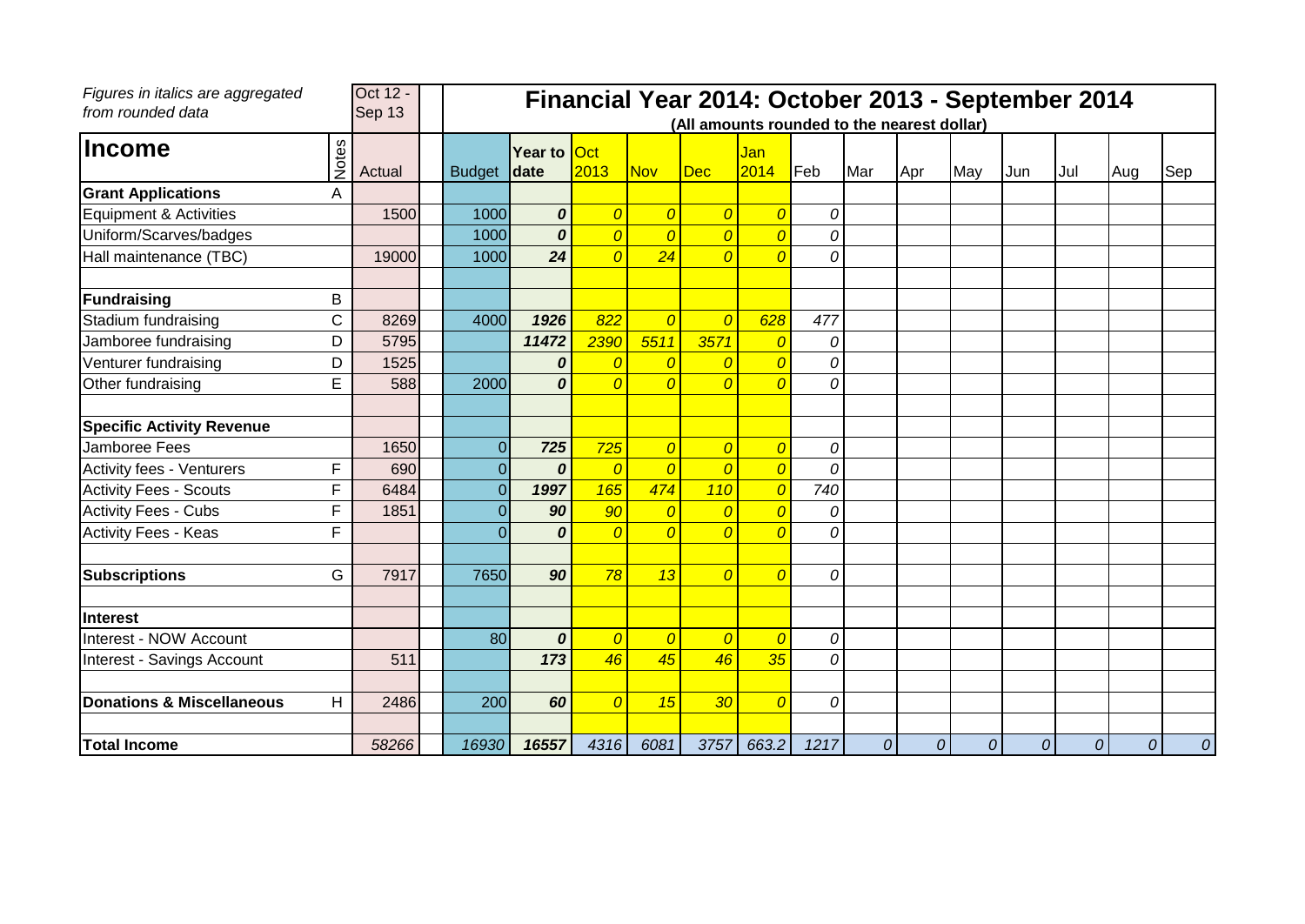|                                    |       | Oct 12 -         | Financial Year 2014: October 2013 - September 2014 |               |                                             |                 |                 |                  |                 |         |                |                |     |                |                |     |                |
|------------------------------------|-------|------------------|----------------------------------------------------|---------------|---------------------------------------------|-----------------|-----------------|------------------|-----------------|---------|----------------|----------------|-----|----------------|----------------|-----|----------------|
|                                    |       | Sep 13           |                                                    |               | (All amounts rounded to the nearest dollar) |                 |                 |                  |                 |         |                |                |     |                |                |     |                |
| <b>Operating Expenses</b>          |       |                  |                                                    |               | Year to                                     | Oct             |                 |                  | Jan             |         |                |                |     |                |                |     |                |
|                                    | Notes | Actual           |                                                    | <b>Budget</b> | date                                        | 2013            | <b>Nov</b>      | <b>Dec</b>       | 2014            | Feb     | Mar            | Apr            | May | Jun            | Jul            | Aug | Sep            |
| <b>Specific Activity Expenses</b>  | F     |                  |                                                    |               |                                             |                 |                 |                  |                 |         |                |                |     |                |                |     |                |
| Jamboree                           | D     | 1700             |                                                    |               | 19860                                       | 850             | 5000            | 12636            | 0               | 1374    |                |                |     |                |                |     |                |
| Venturers                          | F     | 1902             |                                                    |               | 0                                           | $\overline{0}$  | $\overline{0}$  | $\overline{0}$   | 0               | 0       |                |                |     |                |                |     |                |
| <b>Scouts</b>                      | F     | 6308             |                                                    |               | 726                                         | $\overline{0}$  | $\overline{7}$  | 719              | $\overline{0}$  | 0       |                |                |     |                |                |     |                |
| Cubs                               | F     | 1674             |                                                    |               | 321                                         | $\overline{0}$  | 321             | $\overline{0}$   | $\overline{0}$  | 0       |                |                |     |                |                |     |                |
| Keas                               |       | $\overline{0}$   |                                                    |               | $\Omega$                                    | $\overline{0}$  | $\overline{0}$  | $\overline{0}$   | $\overline{0}$  | 0       |                |                |     |                |                |     |                |
| <b>General Expenses</b>            |       |                  |                                                    |               |                                             |                 |                 |                  |                 |         |                |                |     |                |                |     |                |
| <b>Venturers Activity Expenses</b> |       | 0                |                                                    | 500           | 0                                           | $\overline{0}$  | $\overline{0}$  | $\overline{0}$   | $\overline{0}$  | 0       |                |                |     |                |                |     |                |
| <b>Scouts Activity Expenses</b>    |       | 75               |                                                    | 500           | 51                                          | $\overline{0}$  | 51              | $\overline{0}$   | $\overline{0}$  | 0       |                |                |     |                |                |     |                |
| <b>Cubs Activity Expenses</b>      |       | 280              |                                                    | 500           | 11                                          | $\overline{0}$  | 11              | $\overline{0}$   | $\overline{0}$  | 0       |                |                |     |                |                |     |                |
| <b>Keas Activity Expenses</b>      |       | 0                |                                                    | 500           | $\boldsymbol{0}$                            | $\overline{0}$  | $\overline{0}$  | $\overline{0}$   | $\overline{0}$  | 0       |                |                |     |                |                |     |                |
| <b>Electricty (Genesis)</b>        |       | 1059             |                                                    | 600           | 472                                         | 147             | $\overline{2}$  | 105              | 71              | 137     |                |                |     |                |                |     |                |
| <b>Fundraising Expenses</b>        | Κ     |                  |                                                    | 1000          | 0                                           | $\overline{0}$  | $\overline{0}$  | $\overline{0}$   | $\overline{0}$  | 0       |                |                |     |                |                |     |                |
| Venturers                          |       | 885              |                                                    |               | $\Omega$                                    | $\overline{0}$  | $\overline{0}$  | $\overline{0}$   | $\overline{0}$  | 0       |                |                |     |                |                |     |                |
| Jamboree                           |       | 1150             |                                                    |               | 767                                         | $\overline{0}$  | 767             | $\overline{0}$   | $\overline{0}$  | 0       |                |                |     |                |                |     |                |
| <b>Bank Charges</b>                |       | 28               |                                                    | 80            | 26                                          | $\overline{1}$  | $\overline{8}$  | $\overline{11}$  | $\overline{3}$  | 3       |                |                |     |                |                |     |                |
| <b>Equipment</b>                   |       | 630              |                                                    | 1000          | 162                                         | $\overline{0}$  | $\Omega$        | 162              | $\overline{0}$  | 0       |                |                |     |                |                |     |                |
| <b>National Fees</b>               | M     | 3231             |                                                    | 4250          | 3793                                        | $\overline{O}$  | 3793            | $\overline{0}$   | $\overline{O}$  | 0       |                |                |     |                |                |     |                |
| <b>Insurance</b>                   |       | 3907             |                                                    | 4000          | $\Omega$                                    | $\overline{O}$  | $\overline{0}$  | $\overline{0}$   | $\overline{0}$  | 0       |                |                |     |                |                |     |                |
| <b>WCC (Lease on land)</b>         |       | 82               |                                                    | 200           | 0                                           | $\overline{0}$  | $\overline{0}$  | $\overline{0}$   | $\overline{O}$  | 0       |                |                |     |                |                |     |                |
| <b>Badge costs</b>                 | N     | 129              |                                                    | 300           | 129                                         | $\overline{0}$  | 59              | $\overline{0}$   | $\overline{0}$  | 70      |                |                |     |                |                |     |                |
| <b>Stationery/Copying/Website</b>  |       | $\overline{200}$ |                                                    | 400           | 423                                         | $\overline{88}$ | $\overline{40}$ | $\overline{155}$ | $\overline{40}$ | 100     |                |                |     |                |                |     |                |
| <b>Training &amp; Development</b>  | Ο     | 0                |                                                    | 1500          | $\theta$                                    | $\overline{0}$  | $\overline{0}$  | $\overline{0}$   | $\overline{0}$  | 0       |                |                |     |                |                |     |                |
| Uniform costs/Scarf material       | P     | $\overline{0}$   |                                                    | 300           | 25                                          | $\overline{0}$  | 25              | $\overline{0}$   | $\epsilon$      | 0       |                |                |     |                |                |     |                |
| Hall consumables/upkeep            | Q     | 923              |                                                    | 1000          | 568                                         | $\overline{0}$  | 216             | 318              | 34              | 0       |                |                |     |                |                |     |                |
| <b>Hall upgrade</b>                |       | 7552             |                                                    | $\Omega$      | 14757                                       | $\overline{0}$  | 2650            | 6967             | 3979            | 1161    |                |                |     |                |                |     |                |
| <b>Welfare Expenditure</b>         |       | 0                |                                                    | $\Omega$      | 0                                           | $\overline{0}$  | $\Omega$        | $\overline{0}$   |                 | 0       |                |                |     |                |                |     |                |
| <b>Total expenses</b>              |       | 31716            |                                                    | 16630         | 42091                                       | 1086            | 12949           | 21074            | 4126            | 2846    | $\overline{O}$ | $\mathcal O$   | 0   | 0              | 0              | 0   | 0              |
| <b>Net Operating Profit</b>        |       | 26550            |                                                    | 300           | $-25534$                                    | 3230            | $-6868$         | $-17317$         | $-3463$         | $-1629$ | 0              | $\overline{0}$ | 0   | $\overline{O}$ | $\overline{O}$ | 0   | $\overline{O}$ |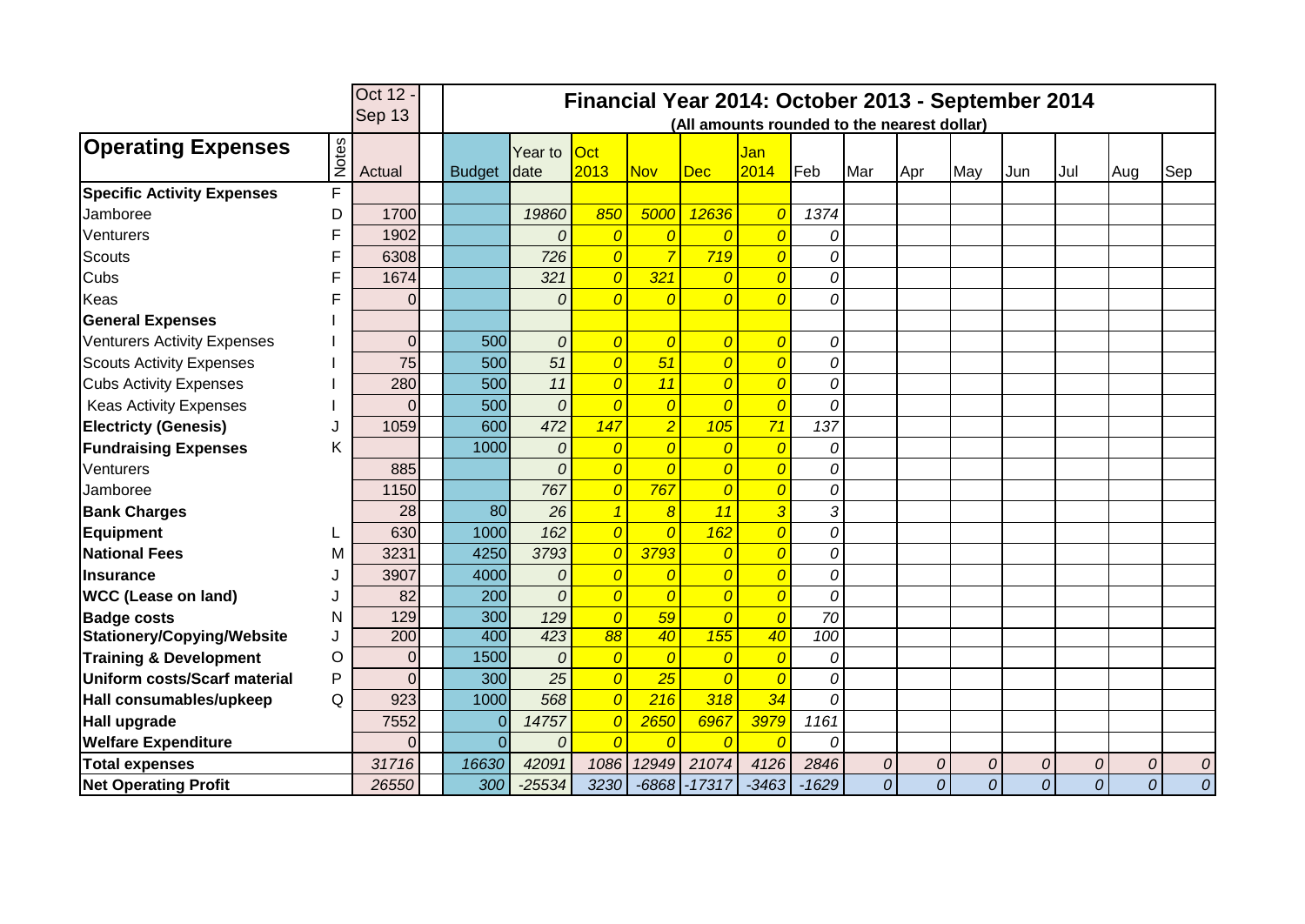|                                |         | Financial Year 2014: October 2013 - September 2014 |                               |      |             |              |     |     |     |       |      |     |     |
|--------------------------------|---------|----------------------------------------------------|-------------------------------|------|-------------|--------------|-----|-----|-----|-------|------|-----|-----|
|                                |         | (All amounts rounded to the nearest dollar)        |                               |      |             |              |     |     |     |       |      |     |     |
|                                |         | Oct                                                |                               |      | Jan         |              |     |     |     |       |      |     |     |
| <b>Transfers</b>               |         | 2013                                               | Nov.                          | Dec: | 2014        | <b>I</b> Feb | Mar | Apr | May | IJun. | IJul | Aug | Sep |
| From Savings to NOW Account    |         |                                                    |                               |      | 10000       |              |     |     |     |       |      |     |     |
| From NOW account to Savings    |         |                                                    |                               |      |             |              |     |     |     |       |      |     |     |
| From NOW account to Venturers  |         |                                                    |                               |      |             |              |     |     |     |       |      |     |     |
|                                |         |                                                    |                               |      |             |              |     |     |     |       |      |     |     |
| <b>Account balances</b>        | 30 Sept | Oct                                                |                               |      | Jan         |              |     |     |     |       |      |     |     |
| (End of month)                 | 2013    | 2013                                               | Nov.                          | Dec: | 2014        | <b>I</b> Feb | Mar | Apr | May | IJun. | IJul | Aug | Sep |
| Now Account                    | 25017   |                                                    | 28200 21288 3924.7 10426      |      |             | 8797         |     |     |     |       |      |     |     |
| Savings Account                | 27128   |                                                    | 27174 27219                   |      | 27266 17301 | 17301        |     |     |     |       |      |     |     |
| <b>Venturers Account</b>       | 98      |                                                    |                               |      |             |              |     |     |     |       |      |     |     |
| <b>Total funds in Accounts</b> | 52244   |                                                    | 55375 48507 31190 27727 26098 |      |             |              | 0   |     |     |       |      |     | 0   |

| <b>Split of Funds</b> | <u>Oct</u><br>2013 | <b>Nov</b> | Dec | <mark>Jan</mark><br> 2014 | Feb | Mar | Apr | May | IJun | Jul | Aug | <b>Sep</b> |
|-----------------------|--------------------|------------|-----|---------------------------|-----|-----|-----|-----|------|-----|-----|------------|
| Venturer funds        |                    |            |     |                           |     |     |     |     |      |     |     |            |
| IJamboree funds       | 2801               | $-256$     |     | $-9065$ 313.9             |     |     |     |     |      |     |     |            |
| Hall capital funds    |                    | $-2626$    |     | <mark>-6967 -3979</mark>  |     |     |     |     |      |     |     |            |

**Total funds in Accounts** *52244 55375 48507 31190 27727 26098 0 0 0 0 0 0 0*

| <b>Retained Funds</b>     | 30 Sept<br>2013 | Oct<br>2013 | INov        | <b>Dec</b> | Jan<br>12014          | Feb  | Mar                           | <b>IApr</b> | May  | IJun | IJul | <b>Aug</b>            | <b>Sep</b> |
|---------------------------|-----------------|-------------|-------------|------------|-----------------------|------|-------------------------------|-------------|------|------|------|-----------------------|------------|
| Venturer Funds            | 1050            | 1050        | 1050        | 1050       | 1050                  | 1050 | 1050                          | 1050        | 1050 | 1050 | 1050 | 1050                  | 1050       |
| <b>Jamboree Funds</b>     | 8157            |             | 10958 10702 | 1637       | 1951                  | 1951 | 1951                          | 1951        | 1951 | 1951 | 1951 | 1951                  | 1951       |
| <b>Hall Capital Funds</b> | 21448           | 21448       | 18822       | 118551     | 7876                  | 7876 | 7876                          | 7876        | 7876 | 7876 | 7876 | 7876                  | 7876       |
| <b>Group Funds</b>        | 21589           |             | 21919 17932 |            | 16648   16850   15221 |      | 15221   15221   15221   15221 |             |      |      |      | 15221   15221   15221 |            |